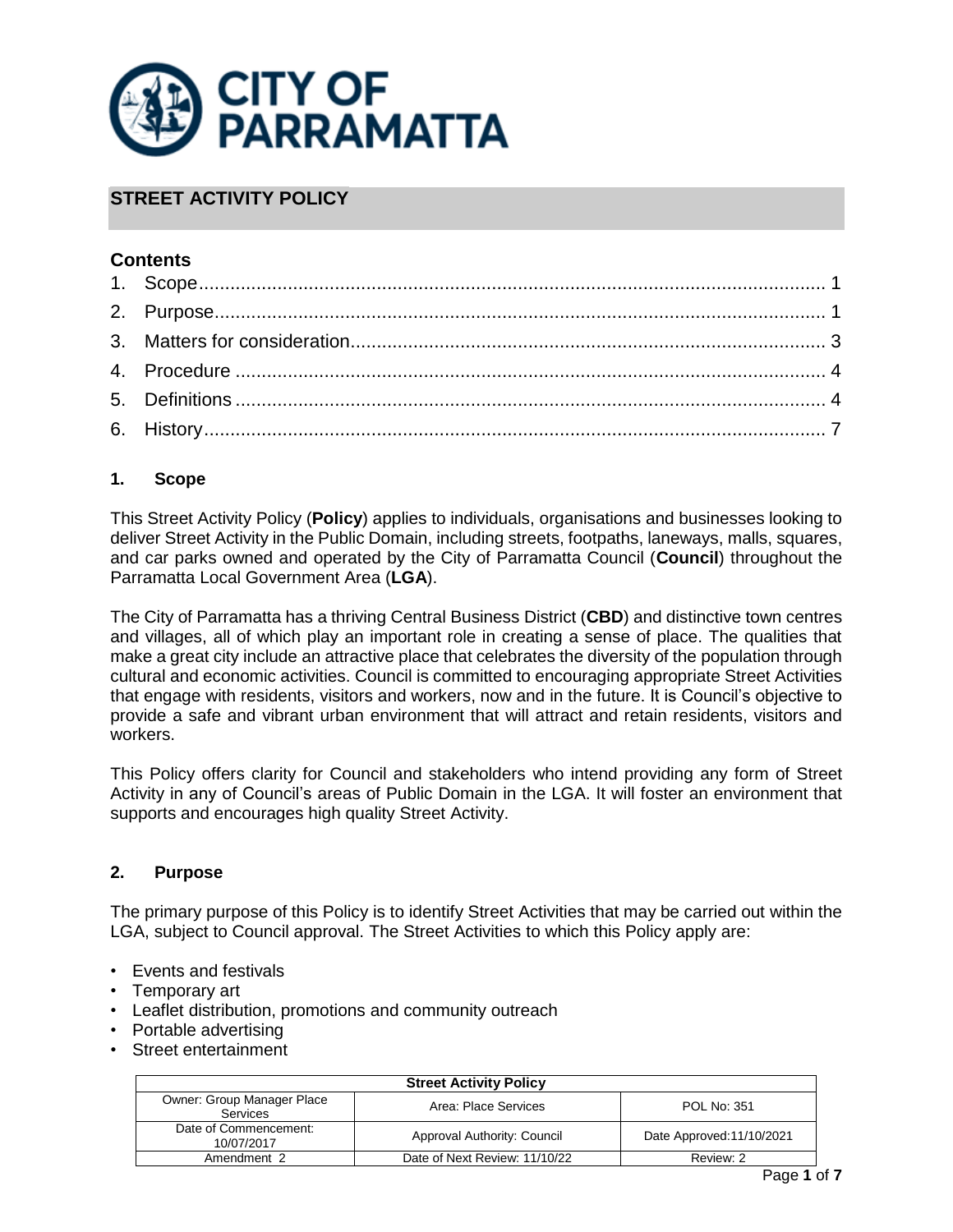

- Outdoor Markets
- Fundraising and charity collections
- Mobile food vending
- Occasional footpath trading
- Retail trading on public footpaths and spaces
- Outdoor Dining in the Public Domain

This Policy provides a framework for applications to be made to Council for an Approval and sets out the matters Council will take into consideration when processing an application. Council has adopted Street Activity User Guidelines (**Guidelines**) for each Street Activity which provides greater detail; the procedure to apply to Council for each Street Activity; and links to the Application Form.

The Application form sets out terms and conditions that will apply if Approval is granted.

This Policy and the relevant Guidelines, have been designed to ensure Council promotes and encourages Street Activity through the Approval process, ensuring it meets its statutory obligations, and regulating the quality of the experience in that place.

| <b>Street Activity Policy</b>          |                               |                           |  |
|----------------------------------------|-------------------------------|---------------------------|--|
| Owner: Group Manager Place<br>Services | Area: Place Services          | <b>POL No: 351</b>        |  |
| Date of Commencement:<br>10/07/2017    | Approval Authority: Council   | Date Approved: 11/10/2021 |  |
| Amendment 2                            | Date of Next Review: 11/10/22 | Review: 2                 |  |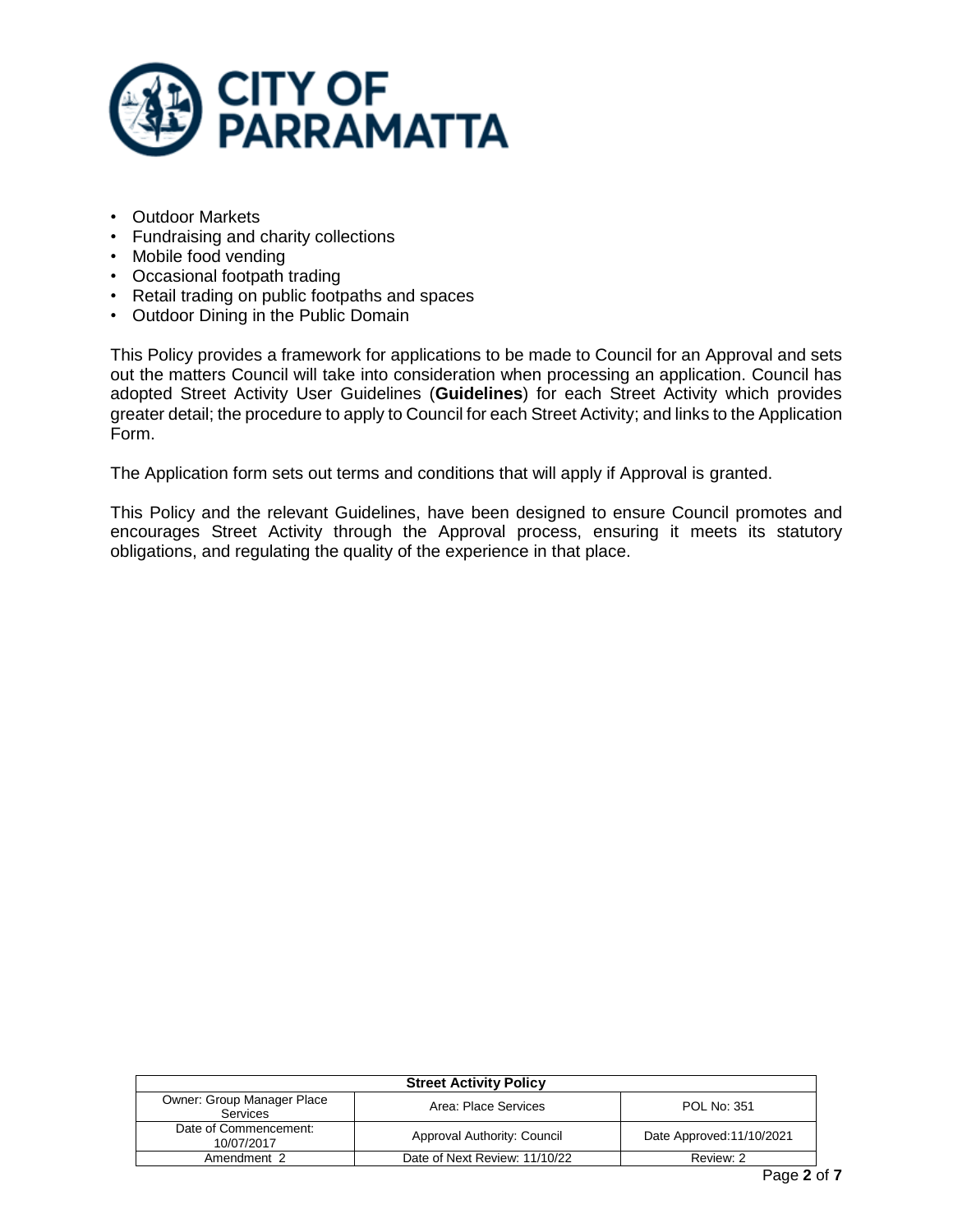

### <span id="page-2-0"></span>**3. Matters for consideration**

Council will take into account the following five guiding principles; NSW legislation; and the requirements contained in the relevant Guidelines, when considering an application for any Street Activity across the Parramatta LGA.

### *Appropriate location*

Council seeks to encourage Street Activity in an appropriate location in order to promote economic growth, cultural benefits and social integration while understanding the needs of local businesses and users of the Public D Domain. The location should be selected based on where the Activity can enhance the vibrancy and positive experience of a particular area or neighbourhood. An Activity's location should contribute positively to an area's sense of place and unique character. Street Activities can be an extension of the area's current activities and services or might align with community events, cultural and sporting celebrations, and forthcoming plans for the area.

### *Engaging and high quality*

Council supports original and creative Street Activity that encourages community participation, promotes new and interesting ideas, adds to the life of the city, and offers a connection to our rich cultural environment. Street Activity should be innovative, distinctive, inclusive and demonstrate a point of difference.

#### *Safety and accessibility*

Street Activity must be delivered without compromising the safety of the local community and public or private property. Street Activity should ensure that responsible measures are in place to minimise risk and danger, and the Activity should be conducted in accordance with the relevant NSW legislation and government directives, including Public Health Orders. Street Activity should be integrated into the Public Domain in a way that does not compromise existing uses, furniture, buildings, entrances and exits, disabled access and pedestrian safety. The area of an approved Street Activity must maintain safe and equitable pedestrian circulation which is free from obstructions.

#### *Public amenity*

Street Activity should be designed to create a welcoming and safe atmosphere for the community and never compromise public amenity. Street Activity should add to, rather than disrupt or detract from, the community's engagement with the Public Domain. Council requires Street Activity to take place in a space that remains attractive, clean and pleasing to be in.

#### *Management and operations*

Council requires the Street Activity to demonstrate sound management practices such as timeliness, reliability and professionalism. Any proposed Activity should consider operational matters including, safety, traffic, noise, waste and access before, during, and after each Activity.

| <b>Street Activity Policy</b>          |                               |                           |  |
|----------------------------------------|-------------------------------|---------------------------|--|
| Owner: Group Manager Place<br>Services | Area: Place Services          | <b>POL No: 351</b>        |  |
| Date of Commencement:<br>10/07/2017    | Approval Authority: Council   | Date Approved: 11/10/2021 |  |
| Amendment 2                            | Date of Next Review: 11/10/22 | Review: 2                 |  |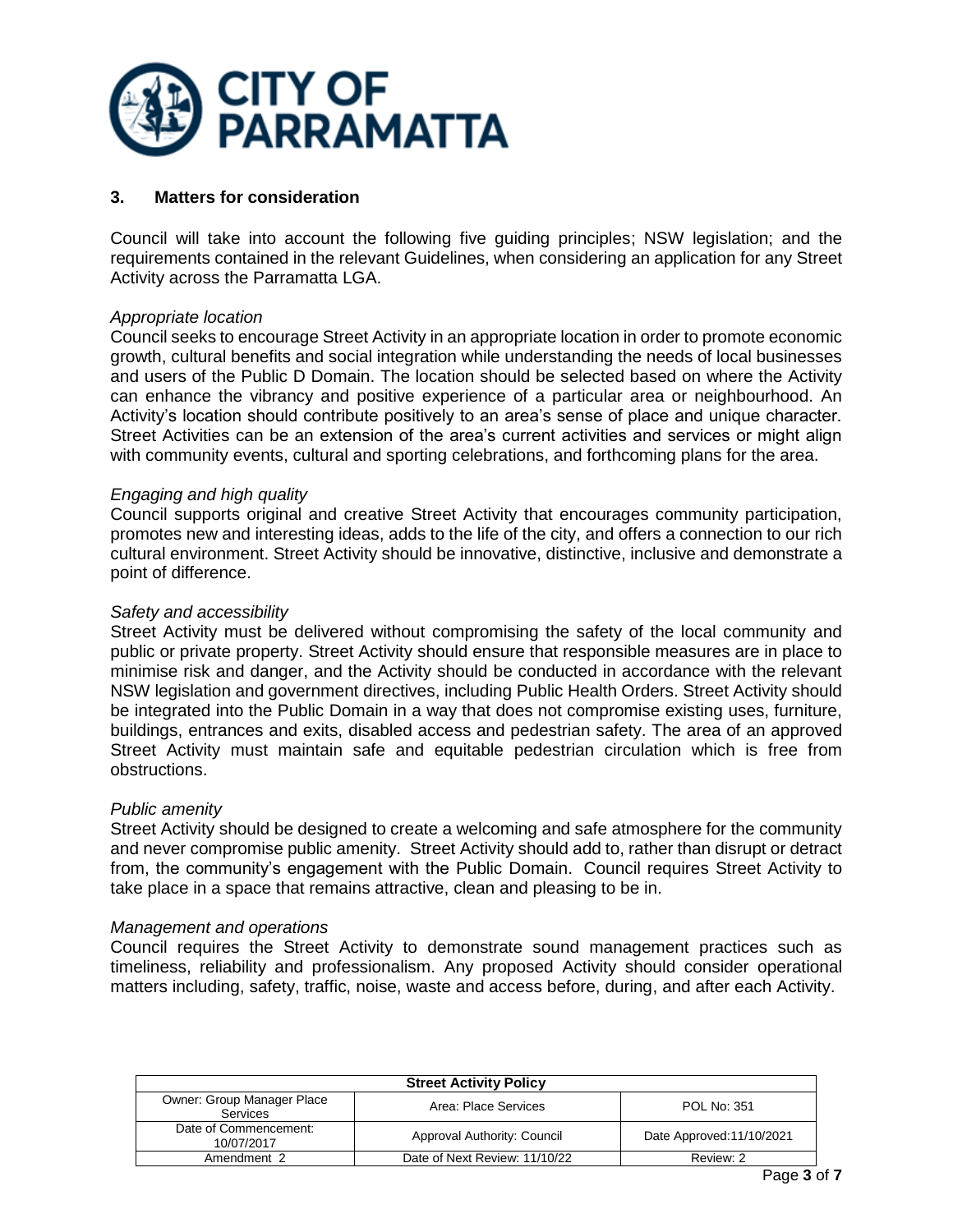

## <span id="page-3-0"></span>**4. Procedure**

A valid Approval must be granted by Council before any Street Activity takes place. Failure to do so is an offence. Council must meet its statutory obligations before granting an Approval.

An Approval may be granted under section 125 of the Roads Act 1993; section 68 of the Local Government Act 1993; a condition of development consent under the Environmental and Assessment Act; or, any other valid written agreement entered into with Council.

The requirements and Application Form are provided in the appropriate Street Activity Guidelines.

This Policy must be read in conjunction with the Guidelines and Application Forms. All Street Activities must adhere to Council's *Statement of Business Ethics, Code of Conduct, Child Safe Policy* and NSW legislation*.*

<span id="page-3-1"></span>If there is any inconsistency between this Policy and the Guidelines, this Policy will prevail.

### **5. Definitions**

**'Applicant'** means the business, company, person, operating a Food and Drink Premises, applying for an Outdoor Dining Approval, pursuant to the Street Activity Policy, for those premises.

**'Approval'** means an approval granted by Council under section 125 of the Roads Act 1993; section 68 of the Local Government Act 1993; a condition of development consent under the Environmental and Assessment Act; or any other valid written agreement entered into with Council and the Approval Holder.

**'Approval Fee'** means the fee payable under the Approval, in accordance with Council's current Fees and Charges.

**'Approval Holder'** means the entity (business or person) to which an Approval has been granted.

**'Community Outreach'** means the practice of conducting local Public awareness activities through targeted community interaction.

'**Council'** means City of Parramatta Council.

**'Event and festival'** means any Activity, private, community or commercial, organised for a particular locations or a series of places, and at a particular time with a considerable number of persons attending, such as parades, marches, large-scale Street parties, Public concerts, races, sporting contests and religious and cultural celebrations.

| <b>Street Activity Policy</b>                 |                               |                           |  |
|-----------------------------------------------|-------------------------------|---------------------------|--|
| Owner: Group Manager Place<br><b>Services</b> | Area: Place Services          | <b>POL No: 351</b>        |  |
| Date of Commencement:<br>10/07/2017           | Approval Authority: Council   | Date Approved: 11/10/2021 |  |
| Amendment 2                                   | Date of Next Review: 11/10/22 | Review: 2                 |  |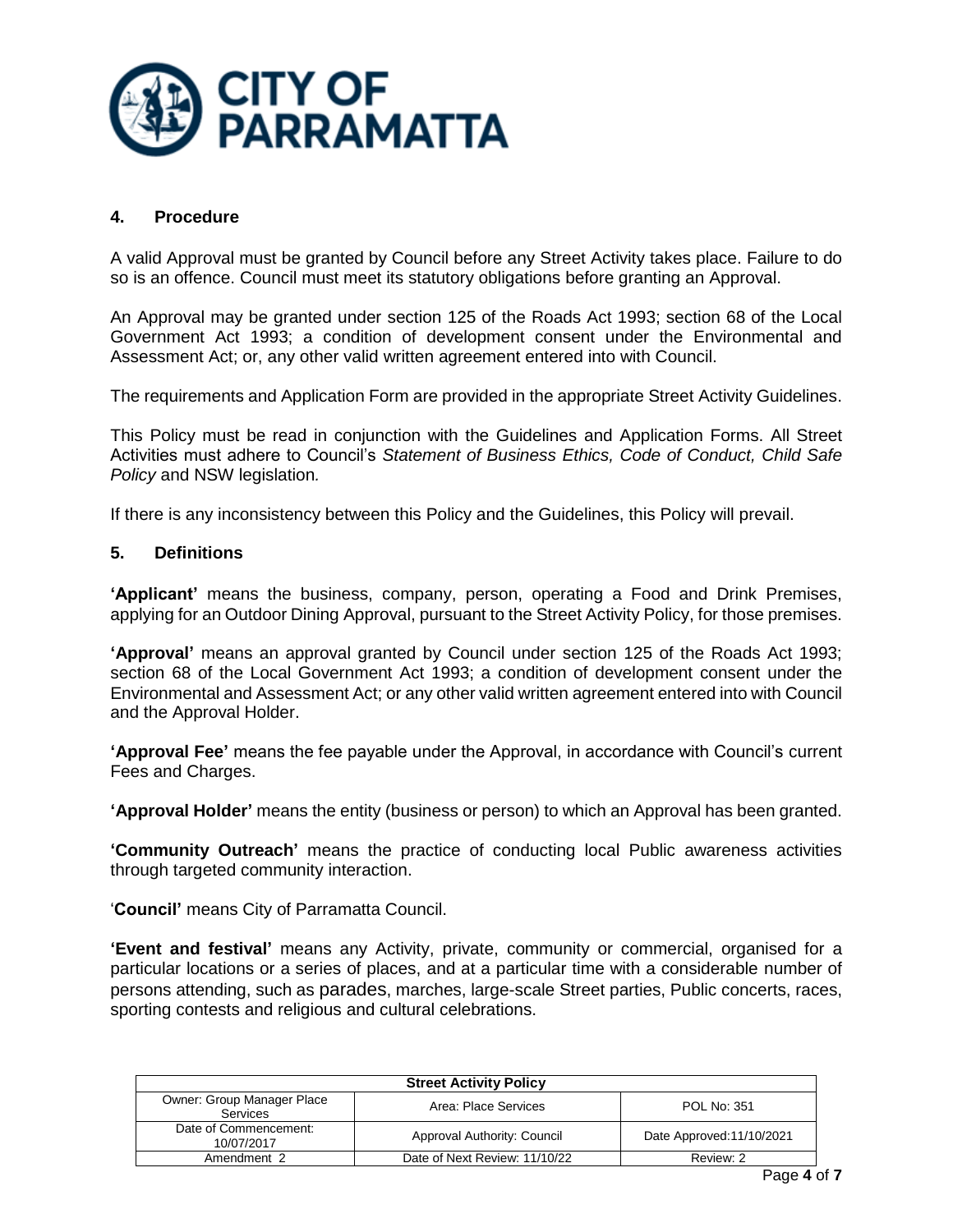

**'Fees and Charges'** means the fees and charges published by Council on its website and reviewed annually.

**'Food and Drink Premises'** means premises that are used for the preparation and retail sale of food or drink for immediate consumption on or off the premises, and includes any of the following: (a) a restaurant or cafe, (b) take away food premises, (c) a pub.

**'Fundraising and charity events'** means the process of requesting cash donations, direct debit arrangements or pledges from individuals, groups, or businesses, including selling promotional items, toys, second hand or new goods, food, clothing etc. with the stated or declared intention of supporting a charity.

**'Guidelines'** means Street Activity User Guidelines for each Street Activity.

**'Leaflet distribution, promotions and community outreach'** means the distribution of informative printed materials and the presence of short-term promotions and community outreach services.

**'LGA'** means the City of Parramatta Local Government Area.

**'Mobile food vending'** means selling (or in some special circumstances) giving away food or beverages either directly or indirectly from a temporary stall, cart, container or stationary vehicle in a Public Street or the Public Domain. Examples of Street vending include but not limited to the following:

- Food trucks or vans
- Coffee carts
- Ice cream vendors
- Homelessness food provision
- Community BBQ's

**'Occasional Footpath Trading'** means trading on a temporary basis on the Public Domain (usually a Footway) immediately outside the Applicant's business premises, in order to coincide with celebrations for a change of season, holidays, special days of the year, commencement or completion of sports competitions, or during local community events, for the promotional opportunities.

**'Outdoor Dining'** means that area used for Food and Drink Premises adjacent to a public road on the Public Footpath or Public Domain, to use part of the Public Footpath or Public Domain for the purposes of the Food and Drink Premises.

**'Outdoor Market'** means an organised gathering of four or more stall holders/vendors in the Public Domain, who sells or offer goods and services.

**'Policy'** means this Street Activity Policy.

| <b>Street Activity Policy</b>          |                               |                           |  |
|----------------------------------------|-------------------------------|---------------------------|--|
| Owner: Group Manager Place<br>Services | Area: Place Services          | <b>POL No: 351</b>        |  |
| Date of Commencement:<br>10/07/2017    | Approval Authority: Council   | Date Approved: 11/10/2021 |  |
| Amendment 2                            | Date of Next Review: 11/10/22 | Review: 2                 |  |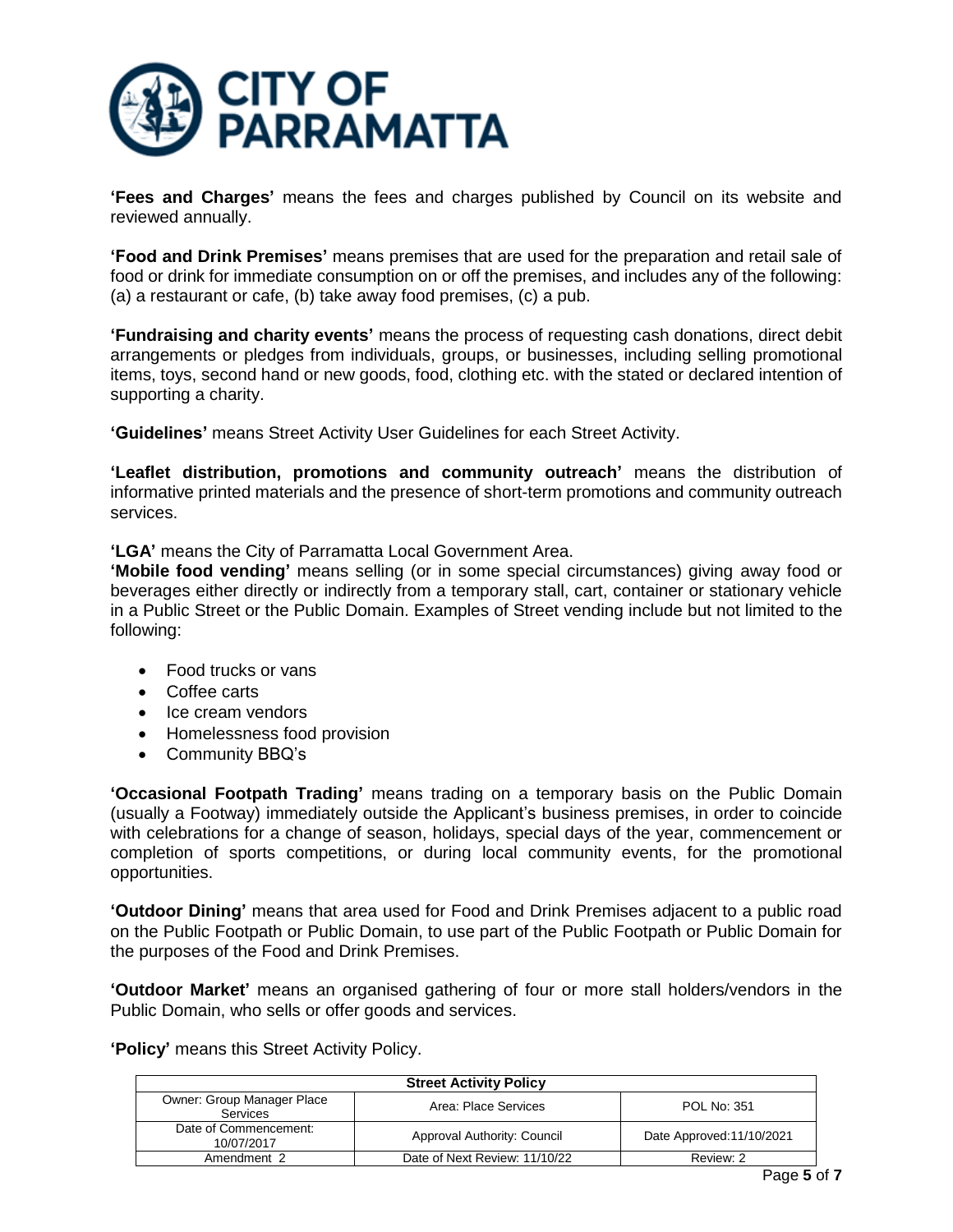

**'Portable Advertising'** means the use of portable or mobile signage such as a sign, flag, mechanical device used for the purpose of attracting attention or making anything known, of the origin or place of sale, including to pull-up signs, promotional flags, teardrop banners, pull-up banners, digital displays and other signs, on the Public Domain.

**'Printed Materials'** means materials for either community benefit or commercial promotion which are distributed at no charge to the recipient, including flyers, business cards, postcards, brochures, newspapers, magazines, documents, leaflets, pamphlets, stickers or other literature.

**'Promotions'** means any concept that aims to promote a commercial or community product or service which includes product sampling, giveaways, public displays, exhibitions, free health related tests and screenings, temporary consulting and interview spaces but does not include selling the product, service or any associated merchandise.

**'Public Domain'** means roads, streets, footpaths, laneways, malls, squares, plazas, and car parks owned operated, or managed by the City of Parramatta Council.

**'Retail Trading in Public Spaces'** means the occupation of the public domain, footpath or road carriageway specifically to display in an approved manner, and to sell fresh fruit and vegetables, and fresh flowers and floristry products, that acts as an extension of an existing local business onto the Public Domain immediately in front of the applicant's business.

**'Street Activity' or 'Activity'** are inter-changeable terms and mean:

- Events and festivals
- Temporary art
- Leaflet distribution, promotions and community outreach
- Portable advertising
- Street entertainment
- Outdoor Markets
- Fundraising and charity collections
- Mobile food vending
- Occasional footpath trading
- Retail trading on public footpaths and spaces
- Outdoor Dining in the Public Domain

**'Street Entertainment'** means sounding or playing a musical instrument, singing, giving a recital or performing any conjuring, juggling, puppetry, mime, acrobatic, living sculpture, or dance act, and where a donation may, or may not, be sought from the public.

**'Temporary Art in Public Spaces'** means the short-term display of art in the Public Domain including paintings, prints, murals, photography, sculpture, earthworks, performance art, installation, sound works, text, audio and multimedia but not include existing work, regardless of its age and origin; nor 'permanent' public art.

| <b>Street Activity Policy</b>          |                               |                           |  |
|----------------------------------------|-------------------------------|---------------------------|--|
| Owner: Group Manager Place<br>Services | Area: Place Services          | POL No: 351               |  |
| Date of Commencement:<br>10/07/2017    | Approval Authority: Council   | Date Approved: 11/10/2021 |  |
| Amendment 2                            | Date of Next Review: 11/10/22 | Review: 2                 |  |